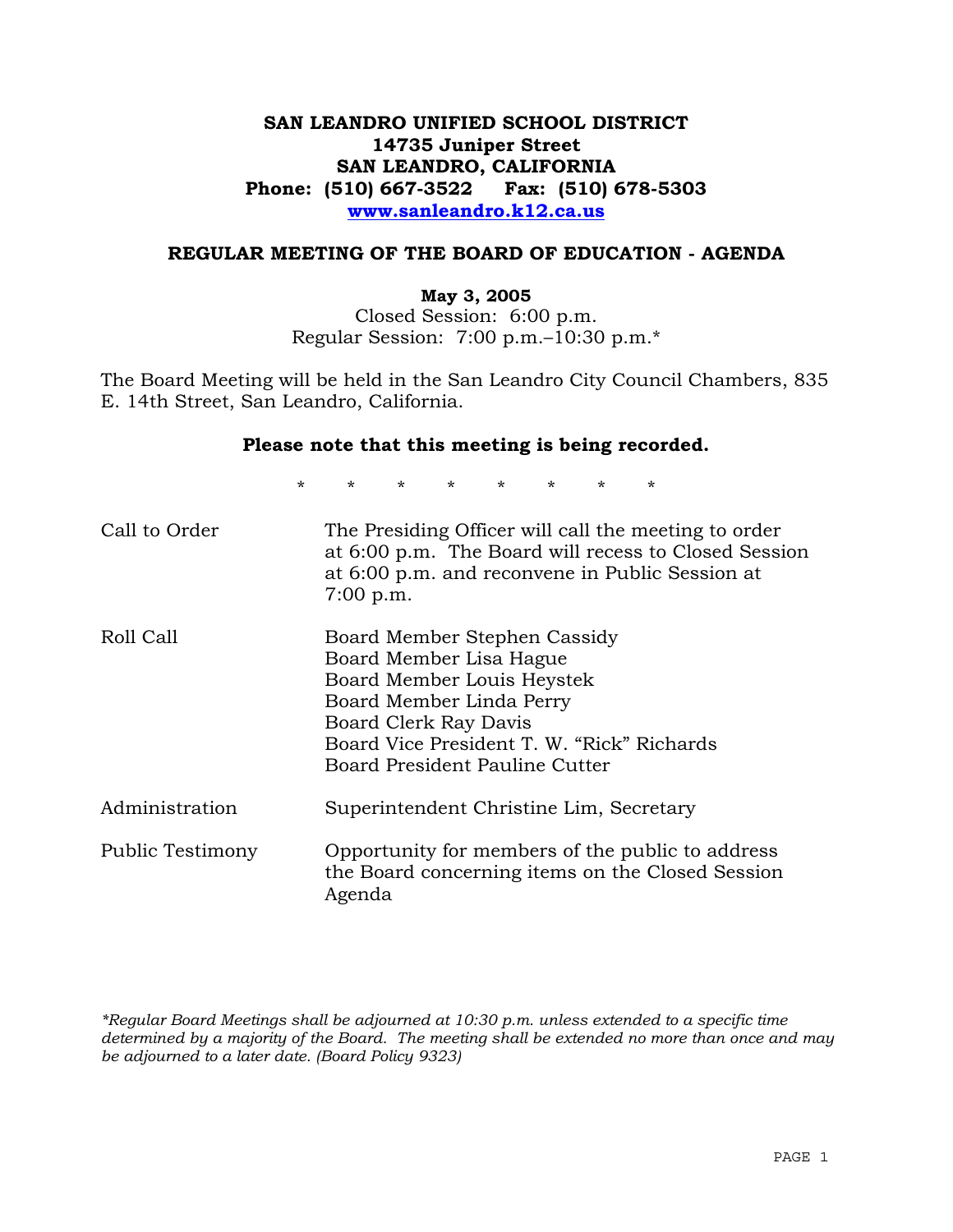Prior to the Public Session, the Board will meet in Closed Session pursuant to Education Code Sections 35146 and 48918(c); and Government Code Sections 54957, 54957.6, and 54956.9(b), and 54956.9.

- a) Student Expulsions
- b) Public Employee Discipline/Dismissal/Release
- c) Conference with Labor Negotiator
- d) Conference with Legal Counsel Existing Litigation 1 case

| Report Closed<br>Session Action |            | Motion __________ Second __________ Vote ________ |                                                                                                                                                                                                                                                                                                                                                                                                                                                                                                                                                                                                                                                                                                                                                                                                                                                                                                                                                                                                                        |
|---------------------------------|------------|---------------------------------------------------|------------------------------------------------------------------------------------------------------------------------------------------------------------------------------------------------------------------------------------------------------------------------------------------------------------------------------------------------------------------------------------------------------------------------------------------------------------------------------------------------------------------------------------------------------------------------------------------------------------------------------------------------------------------------------------------------------------------------------------------------------------------------------------------------------------------------------------------------------------------------------------------------------------------------------------------------------------------------------------------------------------------------|
| Pledge of Allegiance            |            |                                                   |                                                                                                                                                                                                                                                                                                                                                                                                                                                                                                                                                                                                                                                                                                                                                                                                                                                                                                                                                                                                                        |
| Approve Agenda                  |            | Motion __________ Second __________ Vote ________ | Approve the Regular Meeting Agenda of , 2005                                                                                                                                                                                                                                                                                                                                                                                                                                                                                                                                                                                                                                                                                                                                                                                                                                                                                                                                                                           |
| Legal Statement                 | 54954.2(a) |                                                   | Members of the audience who wish to address the<br>Board are asked to complete the yellow card available at<br>the entrance and submit it to the Board's Administrative<br>Assistant. Speakers who have completed the card will be<br>called when the item is reached on the agenda or, for<br>non-agenda items, during the Public Testimony. Cards<br>are to be turned in before the item is reached on the<br>agenda. Please note that this meeting is being recorded.<br>State law prohibits the Board of Education from taking<br>any action on or discussing items that are not on the<br>posted agenda except to A) briefly respond to statements<br>made or questions posed by the public in attendance; B)<br>ask questions for clarification; C) provide a reference to a<br>staff member or other resource for factual information in<br>response to the inquiry; or D) ask a staff member to<br>report back on the matter at the next meeting and/or put<br>it on a future agenda. (Government Code Section |
| <b>REPORTS</b>                  |            | <b>Student Representatives' Reports</b>           |                                                                                                                                                                                                                                                                                                                                                                                                                                                                                                                                                                                                                                                                                                                                                                                                                                                                                                                                                                                                                        |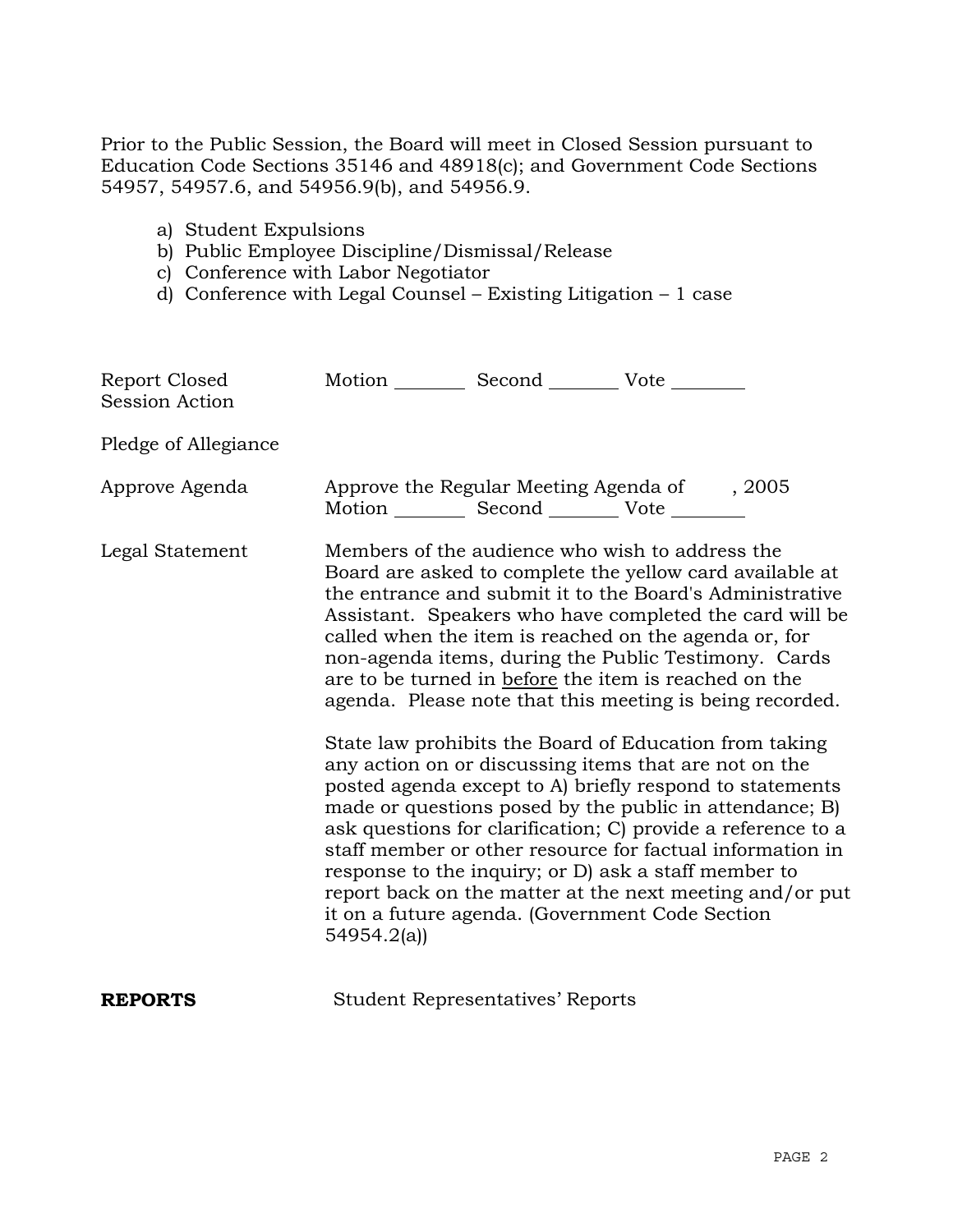## **PRESENTATIONS**

- \* A Certification of Accommodation will be presented to San Leandro High School Teacher, Laura Hackel, in recognition for her quick response in putting out a fire, saving San Leandro High School students from any injuries and our building from any damage. Her bravery is greatly appreciated.
- \* Fern Tiger Associates will present a strategic assessment and design for a planning process for community engagement.

## **PUBLIC TESTIMONY ON NON-AGENDA ITEMS**

**REPORTS** Correspondence Superintendent's Report Board Committee Reports

- Finance
- Policy

Board Representatives' Reports

- Alameda County School Boards Assn.
- San Leandro Collaborative

## **CONSENT ITEMS**

These items are considered routine and may be enacted by a single motion. At the request of any member of the Board, any item on the consent agenda shall be removed and given individual consideration for action as a regular agenda item.

### General Services

| $1.1-C$<br>Approval of Board<br>Minutes $-$<br>April 19, 2005 | <b>Staff Recommendation:</b><br>Approve the minutes of the regular board meeting<br>held on April 19, 2005.<br>Motion _________ Second ________<br>$Vote$ <sub>____</sub> |
|---------------------------------------------------------------|---------------------------------------------------------------------------------------------------------------------------------------------------------------------------|
| $1.2-C$<br>Approval of Board<br>$Minutes -$<br>April 25, 2005 | <b>Staff Recommendation:</b><br>Approve the minutes of the special board meeting<br>held on April 25, 2005.<br>Motion Second<br>Vote                                      |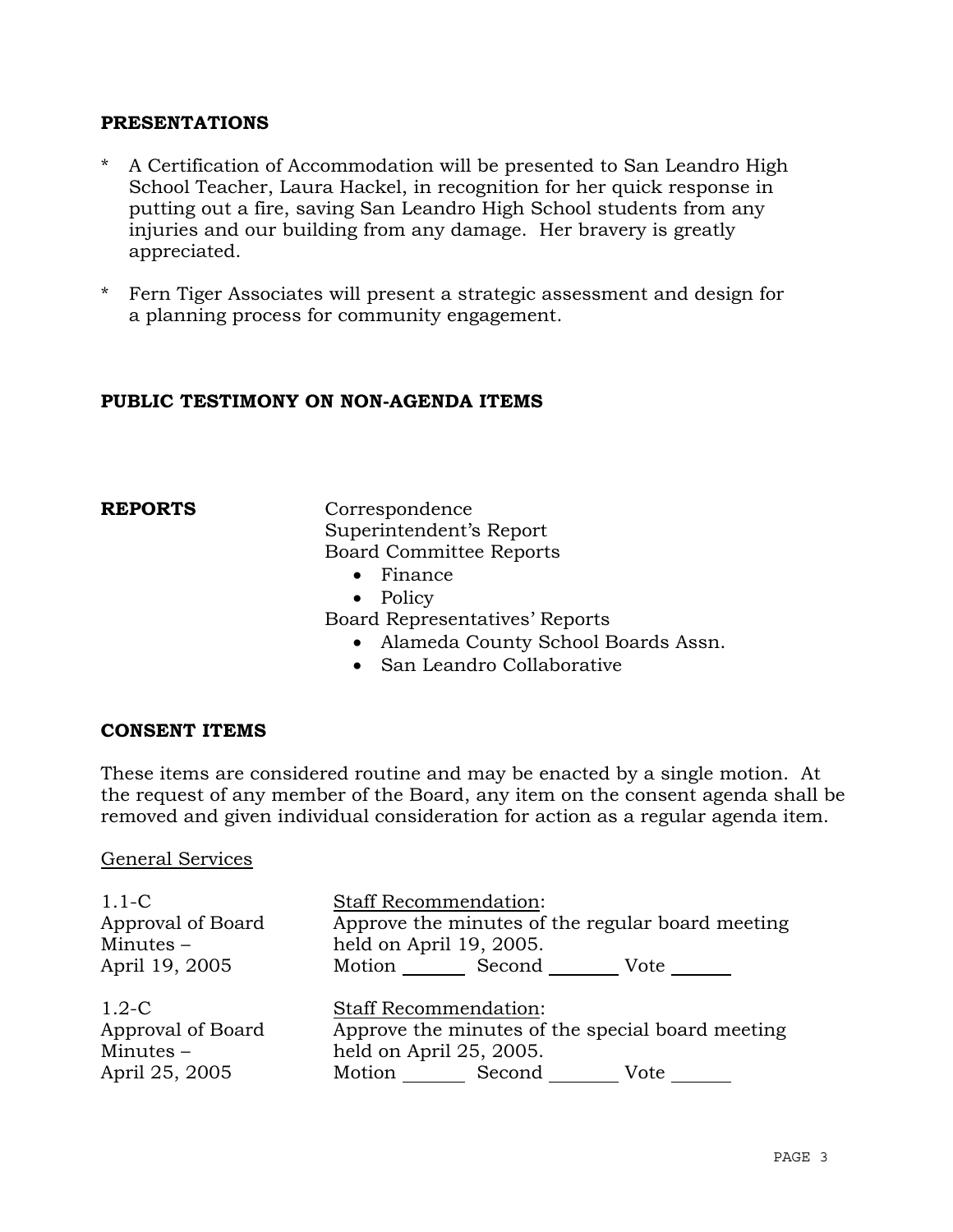# Human Resources

| $2.1 - C$                                                                                                          | Staff Recommendation:                                                                                                                                                                                                                 |
|--------------------------------------------------------------------------------------------------------------------|---------------------------------------------------------------------------------------------------------------------------------------------------------------------------------------------------------------------------------------|
| Acceptance of                                                                                                      | Accept Personnel Report as submitted.                                                                                                                                                                                                 |
| Personnel Report                                                                                                   | Motion _________ Second __________ Vote _______                                                                                                                                                                                       |
| $2.2 - C$<br>Resolution #05-24<br>Day of the Teacher                                                               | Staff Recommendation:<br>Adopt Resolution #05-24 designating May 11,<br>2005, as Day of the Teacher.<br>Motion Second Vote                                                                                                            |
| $2.3-C$<br>Resolution #05-25<br>Classified School<br>Employees' Week                                               | Staff Recommendation:<br>Adopt Resolution #05-25 designating May 16-20,<br>2005, as Classified School Employees' Week.<br>Motion _________ Second ___________ Vote _______                                                            |
| $2.4-C$<br>Resolution #05-26<br>Management<br>Employees' Week                                                      | <b>Staff Recommendation:</b><br>Adopt Resolution #05-26 designating May 23-27,<br>2005, as Management Employees' Week.<br>Motion _________ Second __________ Vote _______                                                             |
| <b>Educational Services</b>                                                                                        |                                                                                                                                                                                                                                       |
| $3.1 - C$<br>Adult School<br>Reapplication for the<br>Community-Based<br><b>English Tutoring</b><br>(CBET) Program | Staff Recommendation:<br>Approve the Adult School reapplication for the<br>Community-Based English Tutoring (CBET)<br>Program.<br>Motion _________ Second __________ Vote _______                                                     |
| $3.2 - C$<br>Approval of Proposed<br>Stipulated Suspended<br>Expulsion                                             | Staff Recommendation:<br>Approve the recommendation from the Director of<br>Student Support Services and principal for<br>stipulated suspended expulsion of student E27-<br>04/05.<br>Motion _________ Second __________ Vote _______ |
| Business, Operations and Facilities                                                                                |                                                                                                                                                                                                                                       |
|                                                                                                                    |                                                                                                                                                                                                                                       |

| $4.1-C$                 |                                                               | <b>Staff Recommendation:</b> |      |
|-------------------------|---------------------------------------------------------------|------------------------------|------|
| Ratification of Payroll | Ratify March 2005 payroll in the amount of<br>\$4,469,038.81. |                              |      |
|                         | Motion                                                        | Second                       | Vote |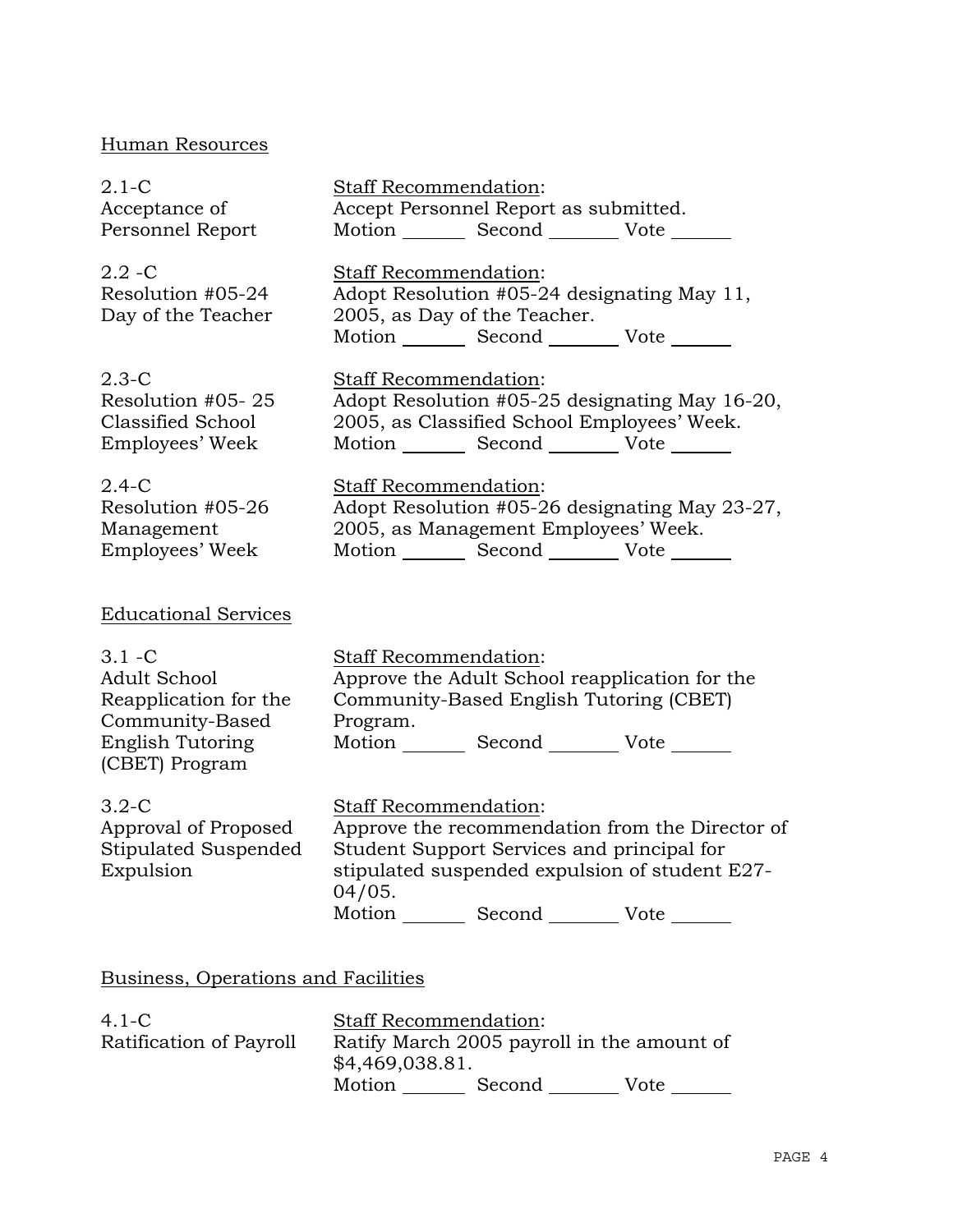| $4.2-C$<br>Approval of Bill<br>Warrants                                                    | <b>Staff Recommendation:</b><br>Approve Bill Warrants #88074959-88134874 in<br>the amount of \$5,891,302.25.<br>Motion Second Vote                   |
|--------------------------------------------------------------------------------------------|------------------------------------------------------------------------------------------------------------------------------------------------------|
| $4.3 - C$<br>Resolution #05-27<br>2005-06 Tax and<br>Revenue Anticipation<br>Notes (TRANS) | <b>Staff Recommendation:</b><br>Adopt Resolution #05-27 for issuance of the<br>2005-06 Tax Revenue Anticipation Notes (TRANS).<br>Motion Second Vote |
| $4.4 - C$<br>Madison Technology<br>Project (Proposition 55)<br>Contract                    | Staff Recommendation:<br>Approve the Madison Technology Project<br>(Proposition 55) contract.<br>Motion Second<br>Vote                               |

### **CONFERENCE**

These items are submitted for advance planning and to assist the Board in establishing future agenda items. The Board may, however, take action on the following:

General Services

| $1.1-CF$<br>Revision of E 9130,<br>Board Committees                                                 | <b>Staff Recommendation:</b><br>The Board will discuss and consider approving<br>the revision to E 9130, Board Committees.                                                                                                                         |                                                   |
|-----------------------------------------------------------------------------------------------------|----------------------------------------------------------------------------------------------------------------------------------------------------------------------------------------------------------------------------------------------------|---------------------------------------------------|
|                                                                                                     | Motion _________ Second __________ Vote _______                                                                                                                                                                                                    |                                                   |
| $1.2-CF$<br>Revision of BB 9311<br>Board Policies                                                   | Staff Recommendation:<br>of BB 9311, Board Policies.<br>Motion Second Vote                                                                                                                                                                         | The Board will discuss and consider the revisions |
| Human Resources                                                                                     |                                                                                                                                                                                                                                                    |                                                   |
| $2.1-CF$<br>Revision of BP/AR<br>4119.11/4219.11/<br>431911-Sexual<br>Harassment – All<br>Personnel | <b>Staff Recommendation:</b><br>The Board will discuss and consider approving<br>revision to BP 4119.11 (a), 4219.11 (a), 4319.11<br>(a), Sexual Harassment, All Personnel and AR<br>Personnel.<br>Motion _________ Second __________ Vote _______ | 4119.11, (g), 4219.11 (g), Sexual Harassment, All |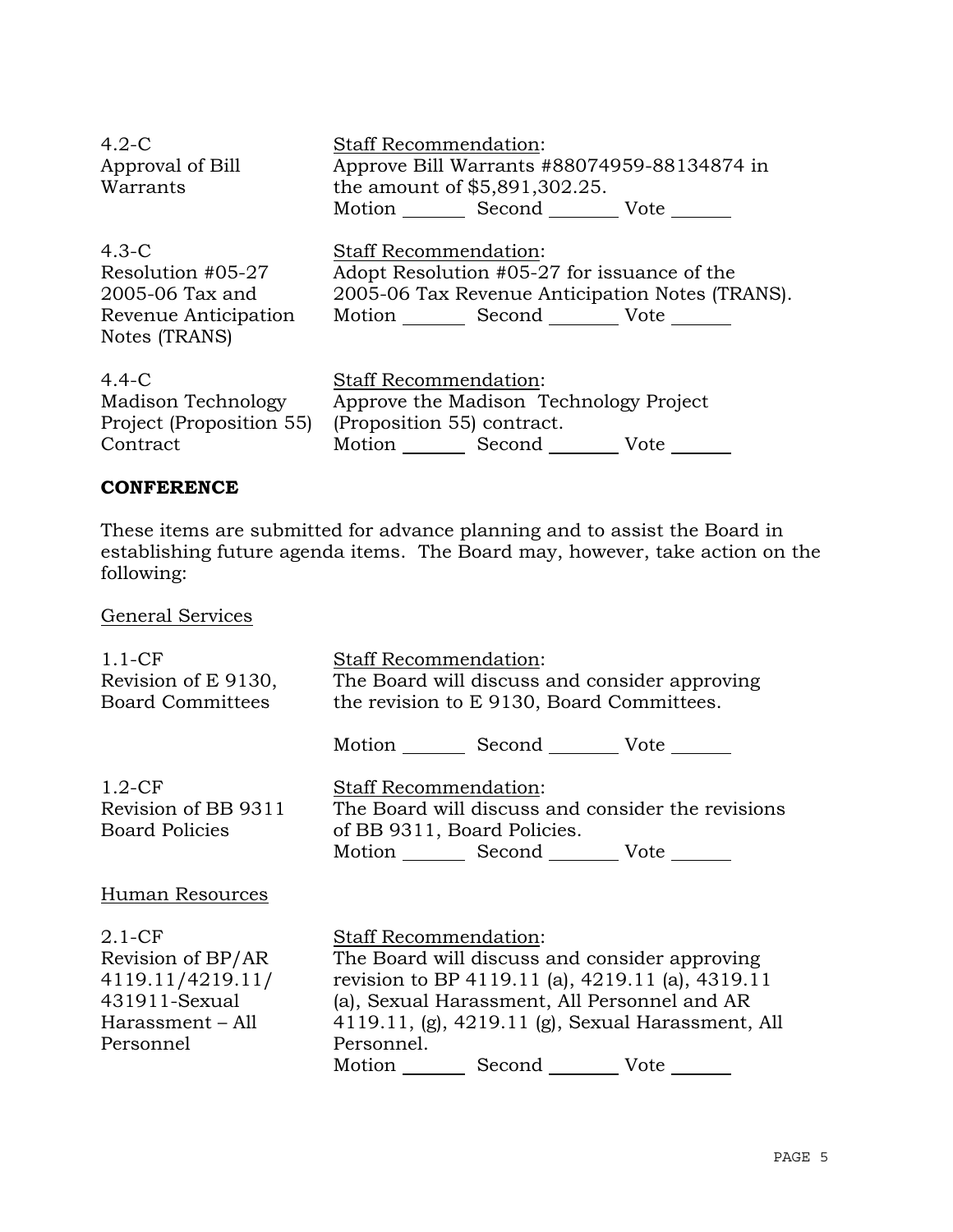| $2.2 - CF$<br>Revision of AR 5145.7<br>- Sexual Harassment-<br>Students                                      | <b>Staff Recommendation:</b><br>The Board will discuss and consider approving<br>revision of AR 5145.7(e), Sexual Harassment,<br>Students.<br>Motion Second Vote                                                                 |
|--------------------------------------------------------------------------------------------------------------|----------------------------------------------------------------------------------------------------------------------------------------------------------------------------------------------------------------------------------|
| <b>Educational Services</b>                                                                                  |                                                                                                                                                                                                                                  |
| $3.1 - CF$<br>BP 6020, E(1-3),<br>$6020/E(1-3)6171$<br>Instruction - Parent<br>Involvement                   | Staff Recommendation:<br>The Board will discuss and consider approving<br>Board Policy 6020 Instruction - Parent<br>Involvement and $E(1-3)$ 6020/E(1-3) 6171 as<br>presented.<br>Motion _________ Second _________ Vote _______ |
| $3.2-CF$<br>BP 6171; E(1-3)<br>6020/E(1-3) 6171<br>Instruction - Title I<br>Programs                         | Staff Recommendation:<br>The Board will discuss and consider approving<br>Board Policy 6171; and E(1-3) 6020/E(1-3) 6171<br>Instruction – Title I Programs.<br>Motion _________ Second ___________ Vote _______                  |
| Business, Operations and Facilities                                                                          |                                                                                                                                                                                                                                  |
| $4.1-CF$<br>Williams Lawsuit<br><b>Facilities Conditions</b><br><b>Quarterly Report</b>                      | <b>Staff Recommendation:</b><br>The Board will discuss and consider approving<br>the Williams Lawsuit Facilities Conditions<br>Quarterly Report.<br>Motion _________ Second __________ Vote _______                              |
| $4.2-CF$<br>Proposal for a Strategic<br>Assessment and<br>Design of a Community<br><b>Engagement Process</b> | Staff Recommendation:<br>The Board will discuss and consider approving<br>the proposal for a strategic assessment and<br>design of a community engagement process.<br>Motion _________ Second __________ Vote _______            |
| <b>INFORMATION</b>                                                                                           |                                                                                                                                                                                                                                  |
| <b>Human Resources</b>                                                                                       |                                                                                                                                                                                                                                  |
| $2.1-I$<br>Revision of AR 1240<br>Volunteer Assistance                                                       | Staff Recommendation:<br>Receive for information the revisions to AR 1240<br>(a), Community Relations, Volunteer Assistance<br>as presented.<br>Motion _________ Second __________ Vote _______                                  |